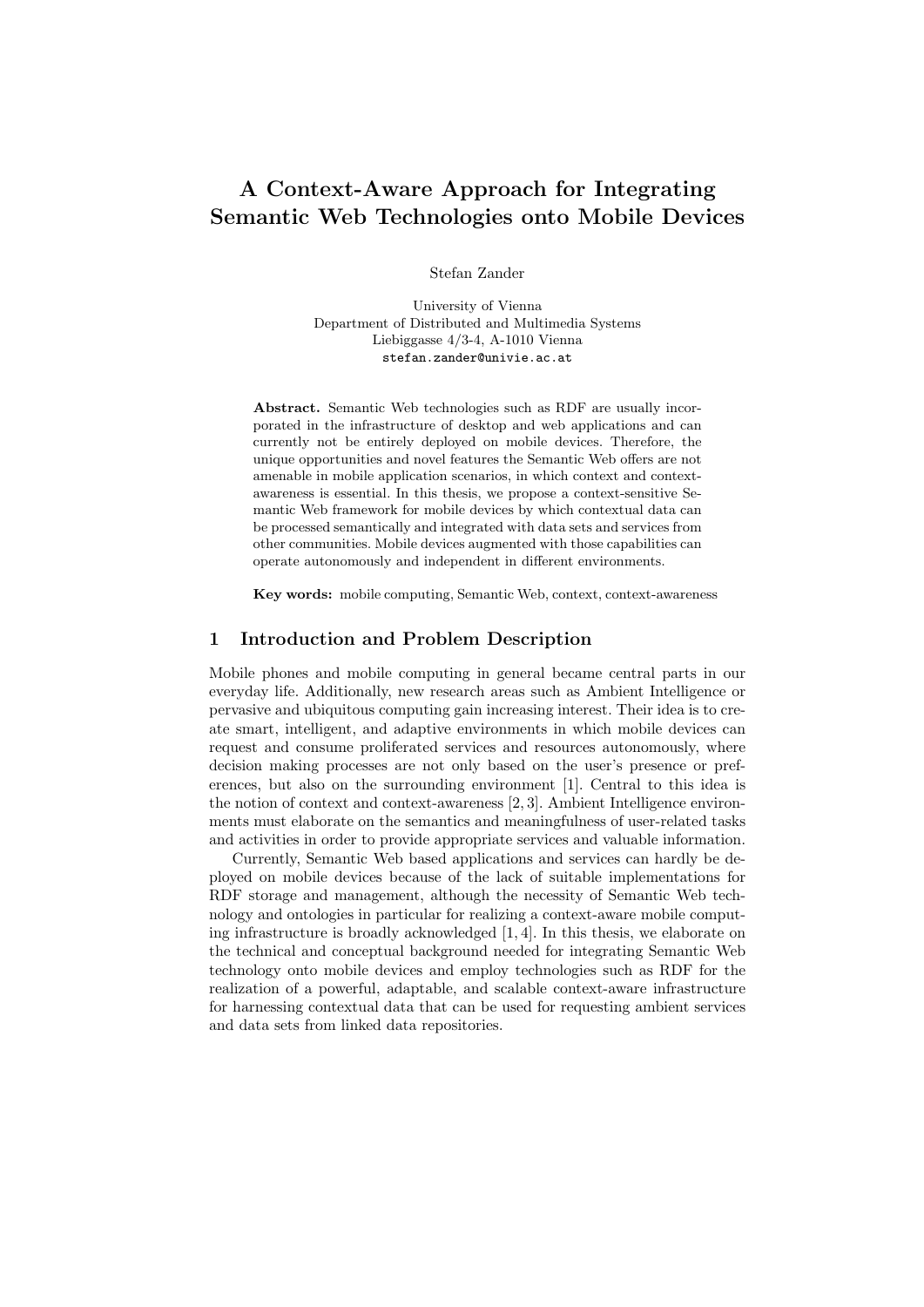#### 2 Stefan Zander

## 2 Related Work and State of the Art

## 2.1 Mobile Semantic Web Frameworks

We have analyzed two XML parsers for mobile environments, NanoXML for  $J2ME<sup>1</sup>$  and  $kXML<sup>2</sup>$ , as well as two mobile RDF frameworks, Mobile RDF<sup>3</sup> and  $\mu Jena^4$  . Our survey reveals that  $\mu$ Jena is the most advanced framework providing ontology and inferencing support, although its API is currently in prototypical status and only allows for processing RDF data serialized in N-Triples format. None of the evaluated frameworks support queries on RDF data via SPARQL or other query languages. A serialization mechanism between RDF data and the internal storage mechanisms used by mobile devices could also not be found. Such mechanisms are needed since many mobile platforms do not use a file system for permanent data storage but provide platform-specific storage systems such as the Record Management System (RMS).

### 2.2 Context and Context-Awareness

The notion of context is characterized by "considerable confusion" according its nature, usage, and its role in interactive systems [5]. Technical disciplines primarily concentrate on sensorial factors such as location, time, activity etc., whereas social disciplines consider context as a dynamic, emergent phenomenon evolving in the course of interaction that cannot be represented by specific properties. Context needs an interdisciplinary and holistic research approach for understanding the interdependence between context and technology [6, 5]. A context model should be developed according to its application domain since the generality of a context model in terms of expressiveness and powerfulness is inversely proportional to its practical applicability and usability [7]. Replacing the prevailing system-centric view of context-awareness by a user-centric view is suggested by [6], since context-awareness is an activity-driven process, centered around user activities. The advantages context provides to the Semantic Web are elaborated in [8] and [4], introducing an architecture for a context modeling and processing framework for pervasive applications ([4]) as well as a context mechanism for the Semantic Web to support data aggregation ([8]).

#### 2.3 Related Projects

 $DBpedia Mobile<sup>5</sup>$ , a location-aware mobile application, allows users to access information from the DBpedia project [9] about the physical environment surrounding them. Users are able to receive additional information by exploring links to other resources located in the Semantic Web. A similar approach is

<sup>1</sup> http://sourceforge.net/projects/nanoxml-j2me/

 $^2$  http://kxml.sourceforge.net/

 $^3$  http://www.hedenus.de/rdf/index.html

 $^4$  http://poseidon.elet.polimi.it/ca/?page\_id=59

 $^5$  http://wiki.dbpedia.org/DBpediaMobile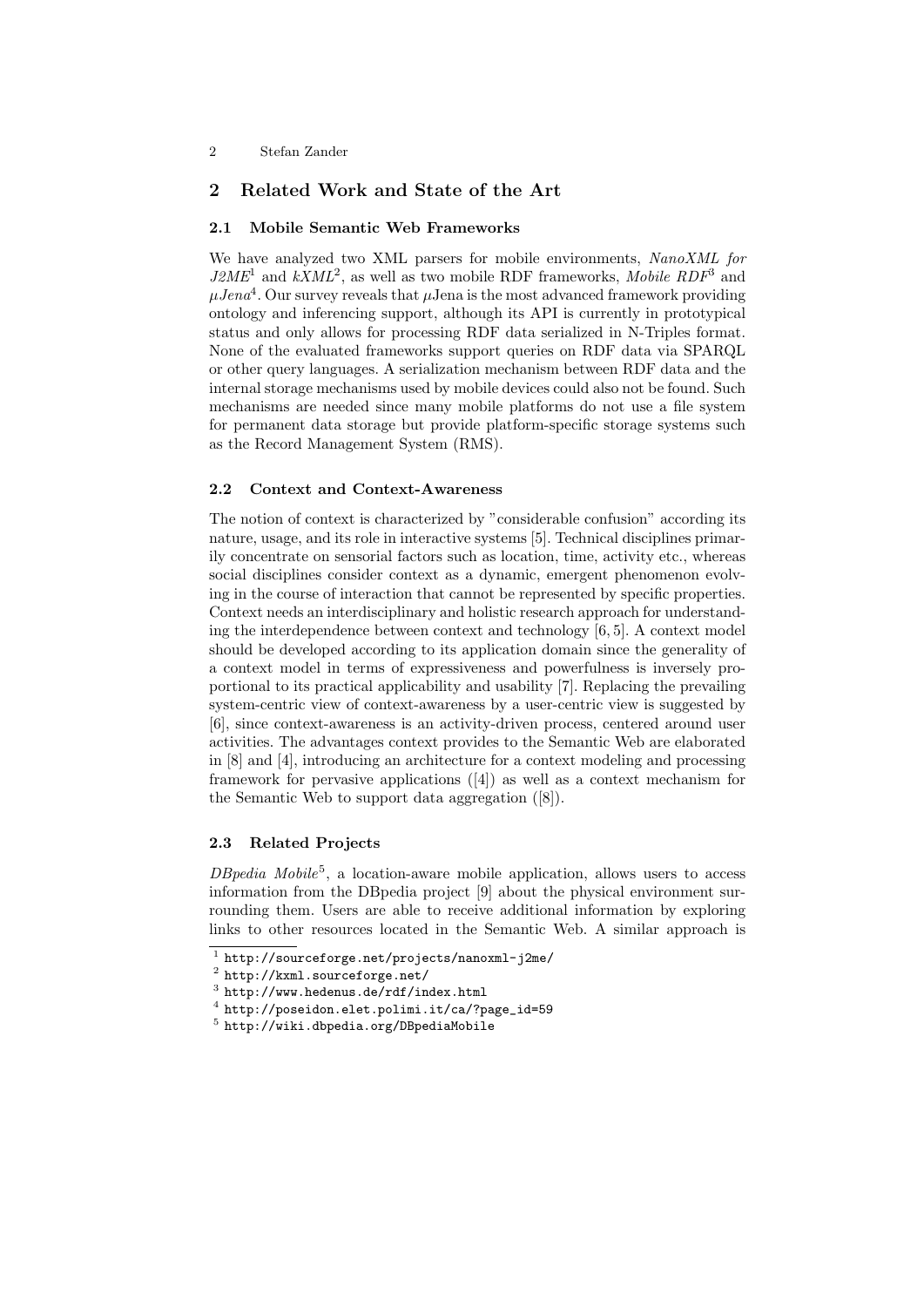taken by the  $mSpace Mobile<sup>6</sup>$  project in which access to location-based information according to the user's current situation is provided via a spatial browser. Considered contexts are time, space, and subject. The  $IYOUIT<sup>7</sup>$  project collects contextual information about certain aspects of the user's lifestyle such as visited places or people met and reflects this information on the Web. People are able to share their personal contexts within a community portal.

Although these projects make use of Semantic Web technologies such as RDF, the processing of contextual data is done on external servers/applications rather than on the device itself. Certainly, this dependency is useful for a variety of scenarios but embodies risks in case of connectivity problems, server breakdowns etc. If devices were able to process semantic data directly, they could operate autonomously and independent from external services and specific environments.

## 3 Proposed Approach

Our overall objective is to make Semantic Web technologies attractive to mobile computing by showing the unique opportunities and novel features these technologies can provide. Therefore, we have composed an application scenario demonstrating how a mobile device supports the user by understanding the situations and different contexts in which she operates:

The invitation to a project meeting John received via email mentions the topic, place, and participants. His mobile device semantically interprets this information and adds a calendar entry, the location's GPS coordinates, and information about the other meeting participants (e.g., by retrieving their FOAF profiles<sup>8</sup>) to John's personal dataspace. By combining this information the device could infer on the situation in which John might be at that time ("in meeting") and take appropriate actions when necessary. At the meeting, John's address book already contains the contact data of the other participants together with additional information about them (e.g., personal homepage, department or company website, recently published articles, etc.) and corresponding events, retrieved from exposed LOD<sup>9</sup> repositories.

The realization of this scenario requires mobile devices to be augmented with capabilities to process semantic data (RDF) directly using a scalable, lightweight context model based on ontological semantics expressed by means of OWL. This model serves as the basis for collecting and interpreting sensed data, which must be done on different levels [4]. Machine learning techniques guarantee that the context model continually adapts according to the user's intentions and tasks. This process is supported by feedback mechanisms implicitly and explicitly to minimize the misinterpretation of contextual data. Time and history have significant influence on the user's behavior and allow for inferencing on what the user

 $^6$  http://mspace.fm/projects/mobile

<sup>7</sup> http://www.iyouit.eu/portal/

 $^8$  http://www.foaf-project.org/

 $^9$  http://esw.w3.org/topic/SweoIG/TaskForces/CommunityProjects/ LinkingOpenData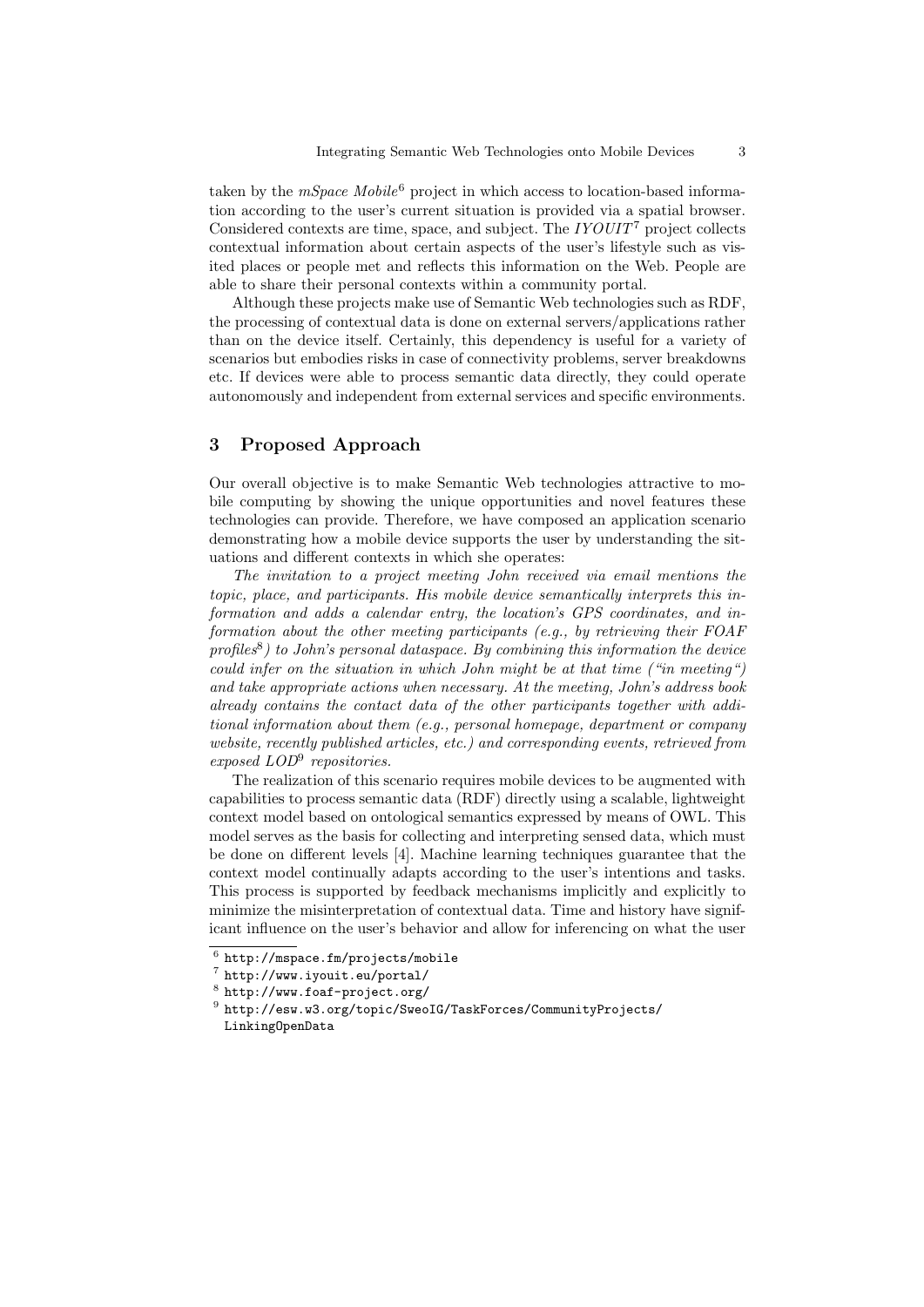#### 4 Stefan Zander

has done in comparable situations to get a better understanding on current and future actions. Since the device is aware of John's current situation, it is able to operate accordingly and suggest appropriate actions (e.g., detect the importance of an incoming call; detect whether John will arrive at the meeting belatedly and notify the other participants before; record all the places one visited within a certain time frame and automatically interlinks them with related data from LOD repositories etc.). We believe that the computational model of the semantic desktop [10] also applies to mobile devices and their personal dataspaces.

## 4 Methodology and Evaluation

The application scenario introduced earlier serves as a basis for deducing requirements of the underlying Semantic Web framework. Since none of the evaluated frameworks provide the required functionalities a priori, we decided to build on the µJena framework and extend it as needed. To get an impression about the interdependence between context, context-awareness, and mobile technology we surveyed how context and context-awareness is defined and understood across different communities. Questions on how to align and synthesize them with semantic technologies under the restrictions mobile devices impose will be addressed and redefined in the course of the thesis.

Our Semantic Web framework aims to facilitate the deployment of contextsensitive mobile Semantic Web applications and will be iteratively enhanced and extended. We propose a multi-layer architecture where each layer is responsible for a certain group of context-related tasks (e.g., sensing, acquisition, aggregation, interpretation, inferencing, representation etc.). Questions on how to efficiently process and store triple-based data on devices with limited processing power, memory and power capacity are of concern too.

As proof of concept, the proposed application scenario will be developed as a Google Android<sup>10</sup> application, where the requirements deduced serve as the basis for a qualitative evaluation. Additionally, feedback questionaries will be developed and answered by industrial partners involved in the related project MobiSem<sup>11</sup> to evaluate user satisfactoriness according to the functionalities proposed. We also perform measurements with respect to efficiency in processing, storing, and inferencing semantic data as well as memory consumption on the basis of a quantitative evaluation.

## 5 Current Status and Results Achieved

Our conducted survey on existing mobile Semantic Web frameworks reveals that almost all evaluated frameworks are in very early stages, the  $\mu$ Jena framework being the most advanced one. Reviewing the literature on context and contextawareness indicates that these terms are used very ambiguously across communities. Recent research into this topic claims for dynamic, user-centric context

 $\overline{10 \text{ http://code.google.com/android}}$ 

 $11$  http://www.mobisem.org